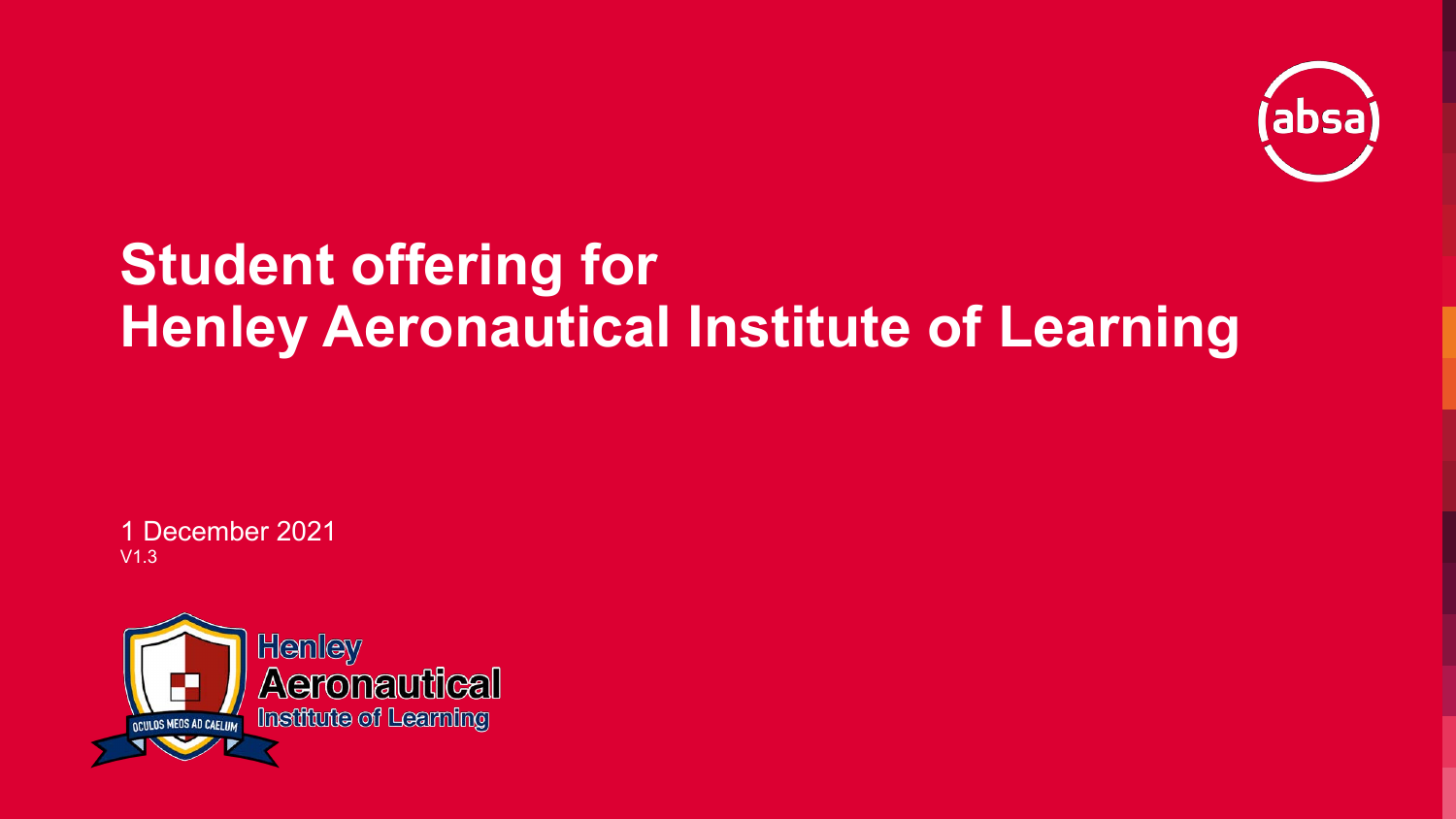

## **Contents:**

- 1. Study Loan for H.A.I.L. Students
- 2. Absa Student Cheque account
- 3. Absa Student Credit Card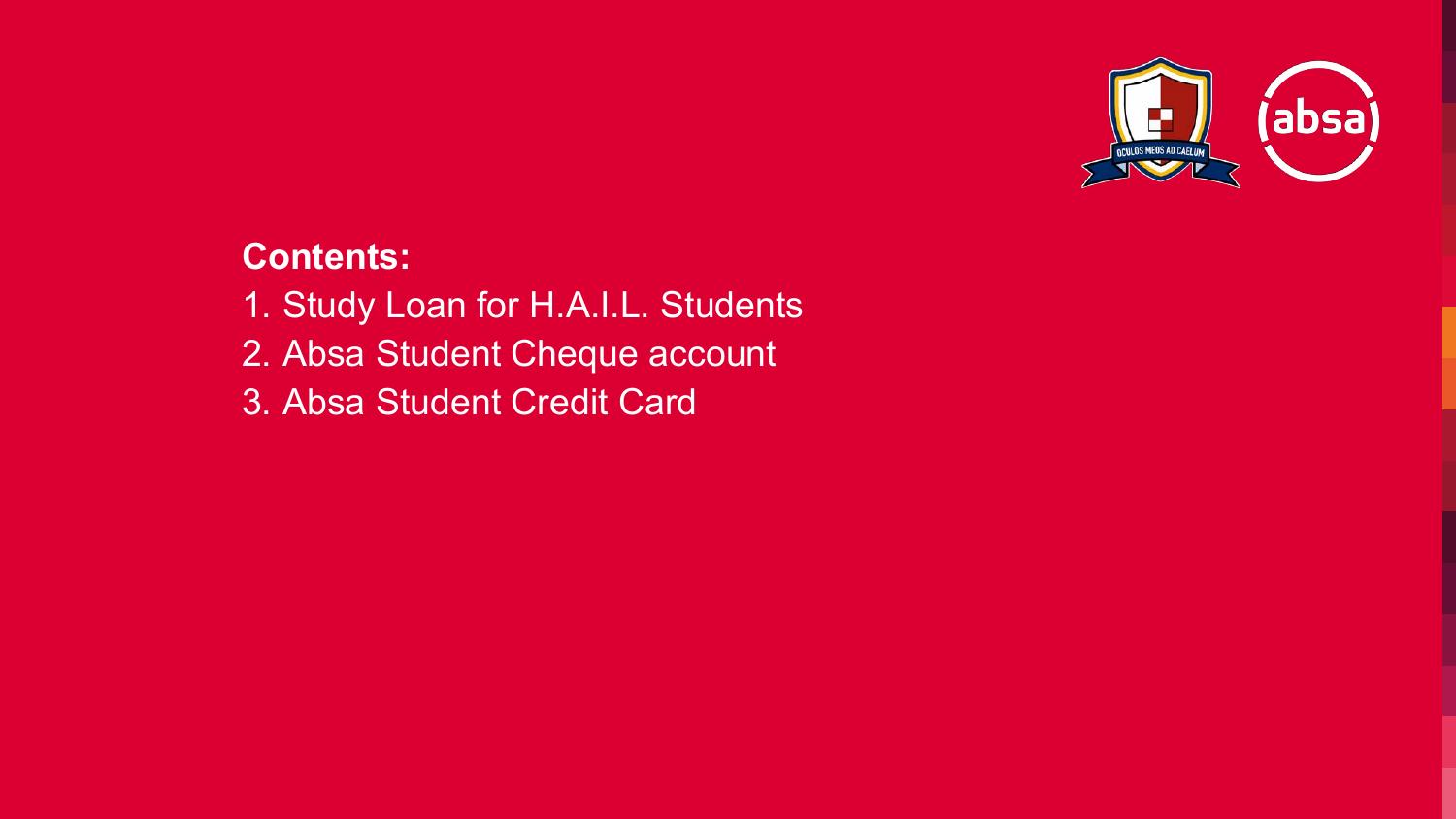## **Study Loan:** *bringing possibilities to life*



#### **What are the benefits?**

- **Loan amount:** Apply for a Study Loan of between R15k to R450k p.a.
	- *Special credit arrangements* have been arranged for **H.A.I.L.** as normal max loan is R250k pa
	- **Max loan:** capped at R750k in total *(subsequent years)*
- **Interest rate:** Get Prime\* on the Study loan applicable to customers that hold an active Transactional or Savings account
- **Repayment period:** from 12 months to 60 months (5 years)
- **Repayment terms**:
	- pay interest only for the first 12 months and capital from month 13, or
	- both capital and interest can start to be repaid from month one.

#### **What costs are covered?**

- Finance both **undergraduate and postgraduate** qualifications
- The following may be included with the loan,
	- **Prescribed textbooks**
	- **Tuition fees**, including your registration
	- Accommodation only fulltime students not living with family
	- **Computer equipment** required for studies

#### **Credit Life features**

- Covers the sponsor as the mail life assured
- **Mandatory** on all Absa study loans

#### **Who can qualify?**

- To qualify, you must be as **SA citizen**, or **person living in SA permanently** and earn more than R3k p.m.
- Study loan can be in the name of the following,
	- **A parent** who has proof of income
	- **A sponsor / guardian** who has proof of income
	- **A part time student**, who is full time employed

#### **What do you need to apply?**

- **SA ID** or **Smart card**
- **Proof of residential address**
- **Last three months' payslips or bank statements**
- **Letter of Acceptance or proof of registration**
- **Proof of course costs** for the year of study invoices/statements for,
	- Tuition fees
	- Accommodation
	- Textbooks
	- Study related technological devices

#### **Where to apply?** *Please contact*

**Itumeleng Mphomela** Mobile: **066 301 5271** Email addr: [itumeleng.mphomela@absa.africa](mailto:itumeleng.mphomela@absa.africa)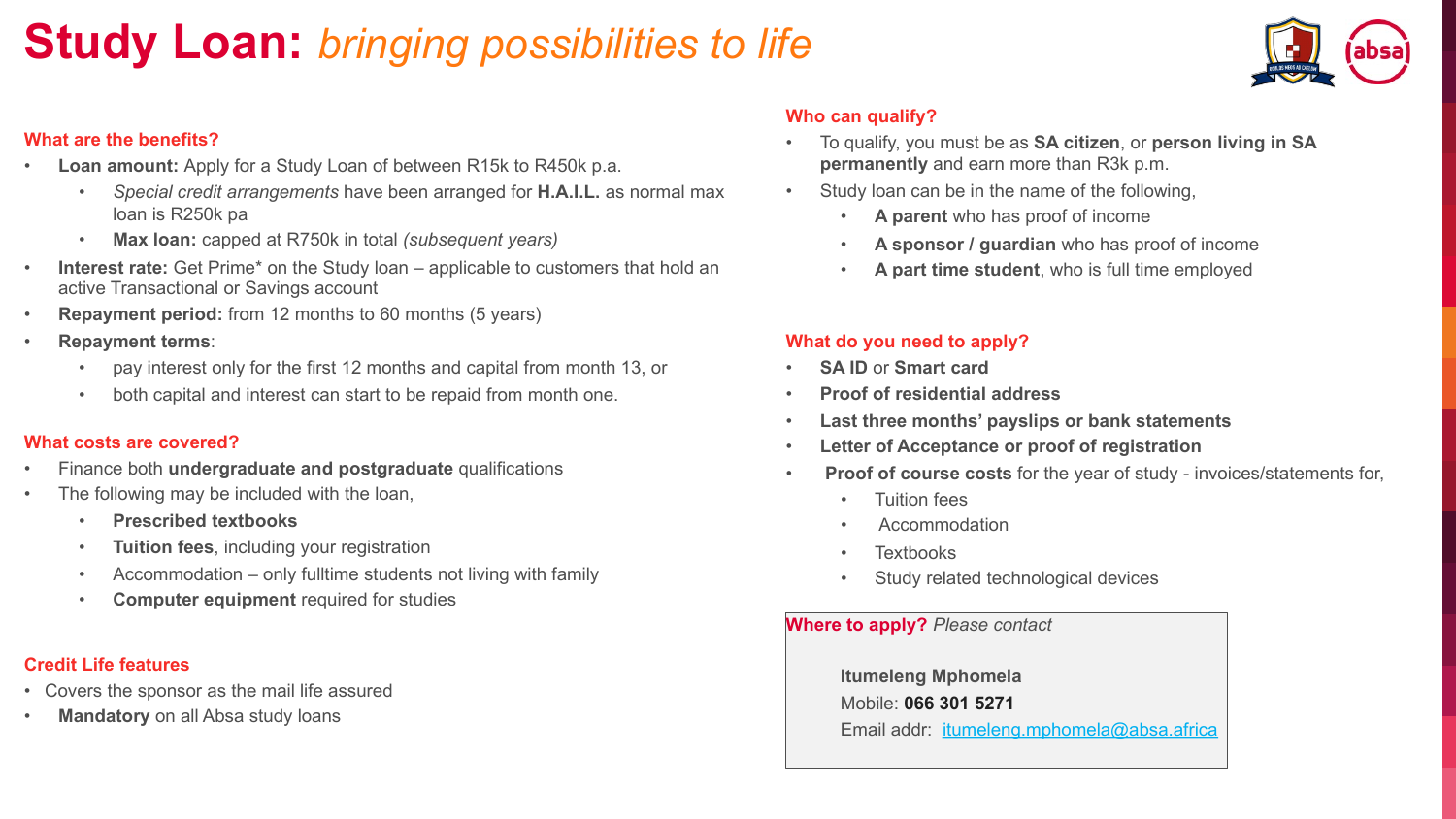# **Student Cheque Account**

Get more with a zero monthly fee student account\*.

\*On all new student accounts opened in 2021



#### Card with benefits

A student account for everyday transactions and loaded with cool perks at no extra cost.



#### Access to Study Loan

Finance your tuition fees, textbooks and more with a study loan.



Save for your future

Start saving for your dream goal with as little as R50 a month using TruSave.



#### Better everyday banking

### Lifestyle benefits

- . Unlimited Absa Online, Banking App and telephone banking transactions
- Unlimited NotifyMe SMS and email notifications
- Mailed or eStatements
- Unlimited electronic payments including debit and stop orders
- Unlimited card swipes and cash withdrawals
- Unlimited Absa ATM balance enquires and mini-statements
- . Unlimited Absa ATM cash deposits (excluding cardless cash deposits) and withdrawals
- . Unlimited internal electronic fund transfers
- Unlimited CashSend withdrawals at Absa ATMs
- 24/7 access to the largest ATM network in South Africa
- · 100MB data
- . R25 food voucher to be redeemed at Debonairs, Steers, Nando's, Wimpy or Burger King
- R150 travel voucher from Intercity or TravelStart
- Up to 30% discount on a membership at selected gyms

#### How to qualify for your monthly benefits

• Complete at least five debit or credit banking transactions per month of which at least two must be prepaid transactions

#### How to redeem your benefits

• Dial \*120\*3475# and follow the prompts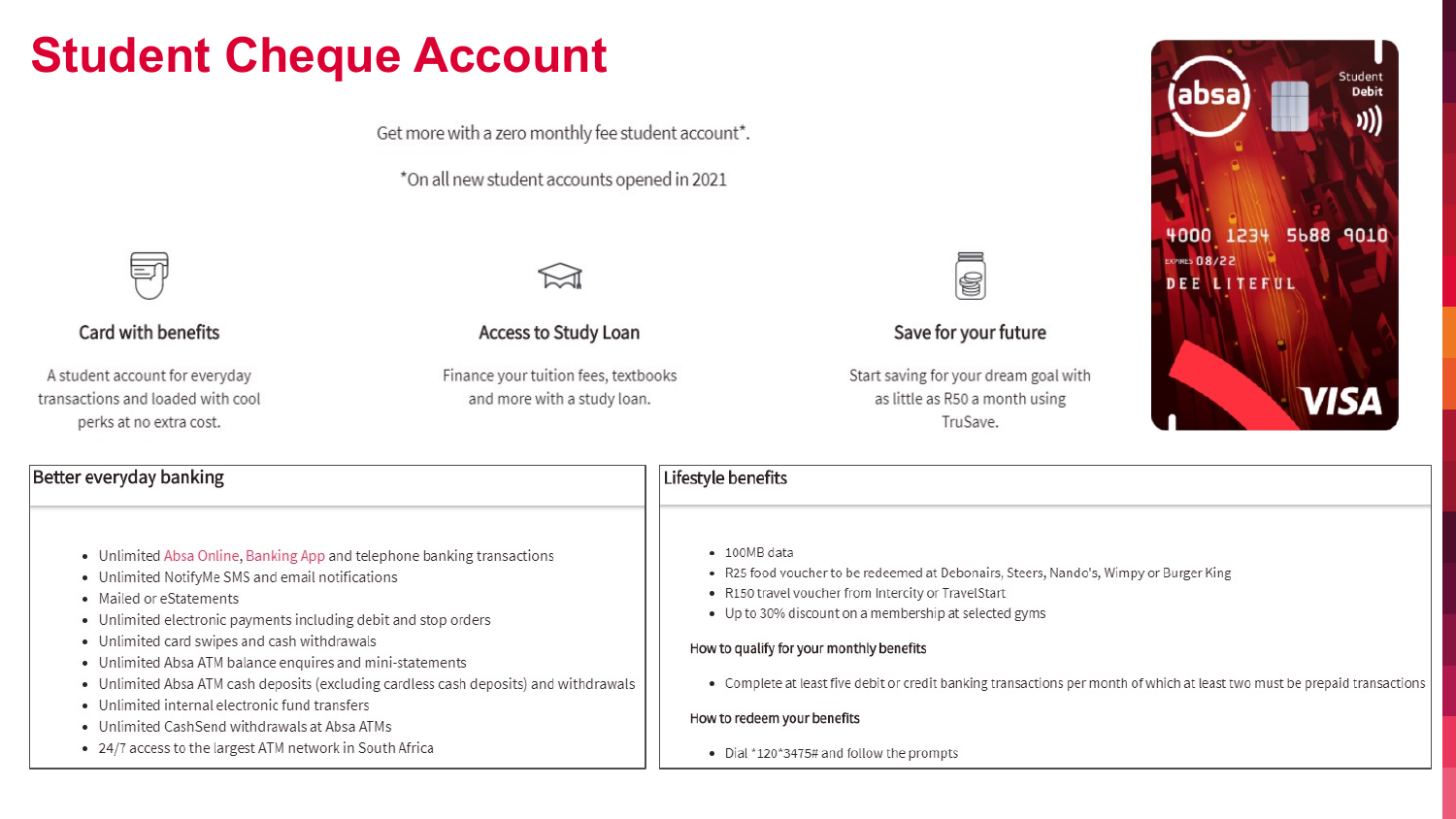## **Student Credit Card**

Build your banking profile and prepare you for the next stage of your life.



## **Features and benefits**

- . Digital banking: Use your Absa Banking App to stop and replace your card, report fraud, manage your daily card limits and more. Or you can logon to Absa Online Banking
- Travel insurance: R1.5 million automatic basic cover\* for a range of travel emergencies
- . Free lost card protection: You are covered if your card is lost or stolen, subject to letting the bank know (please call us on 0800 111 155)
- Absa Rewards: Get cash back when you pay with your card locally and internationally
- . Absa Advantage: Complete simple challenges on the Absa Banking App and get rewarded instantly for banking smarter
- Exclusive Visa benefits such as Visa Global Merchant offers
- Contactless payments: Tap to pay with your card, smartphone or wearable device at any point-of-sale machine worldwide
- NotifyMe: For added security, activate SMS notifications to get alerts of any activity in your account



instantly with Absa Advantage.

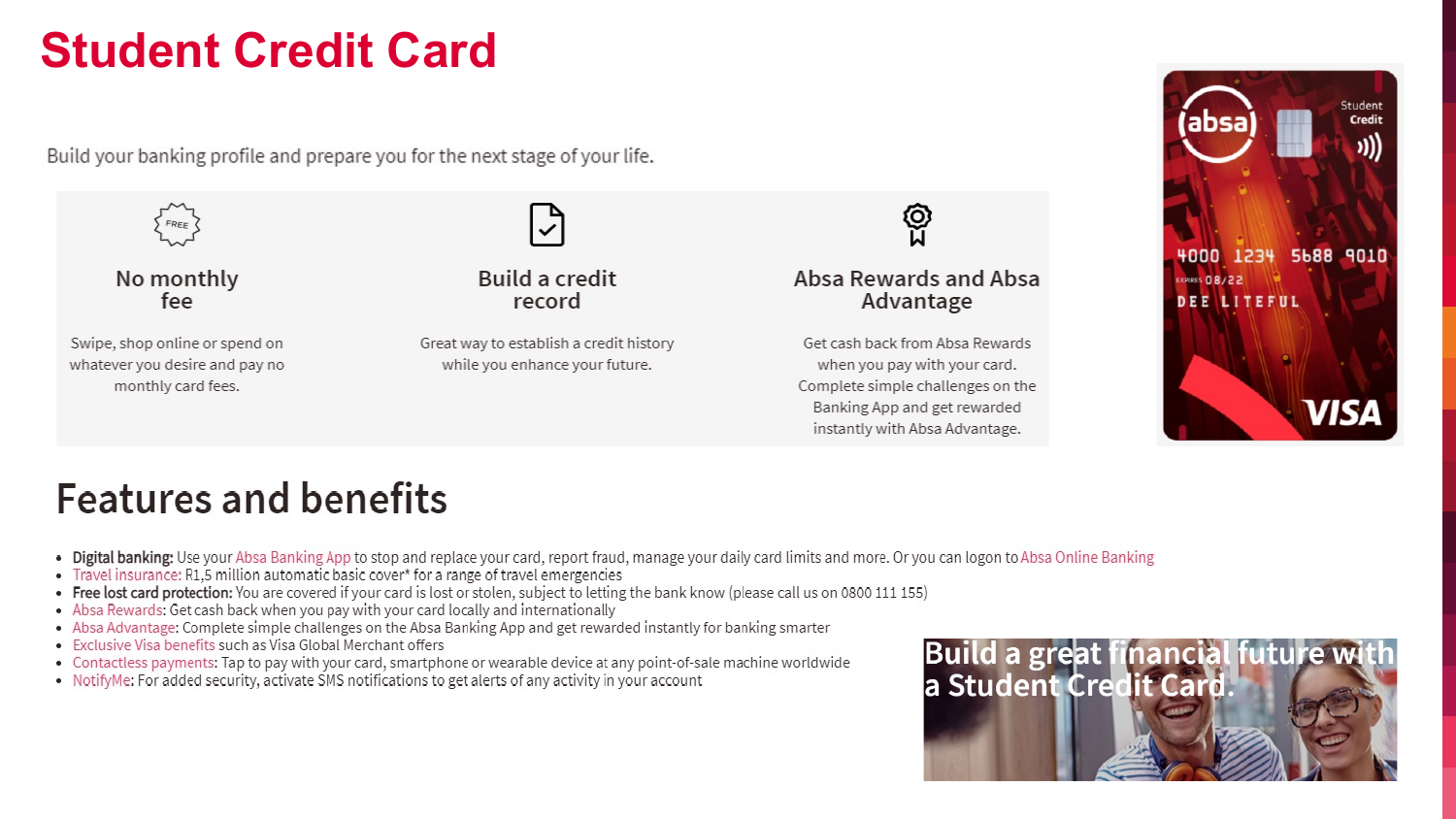# Thank you